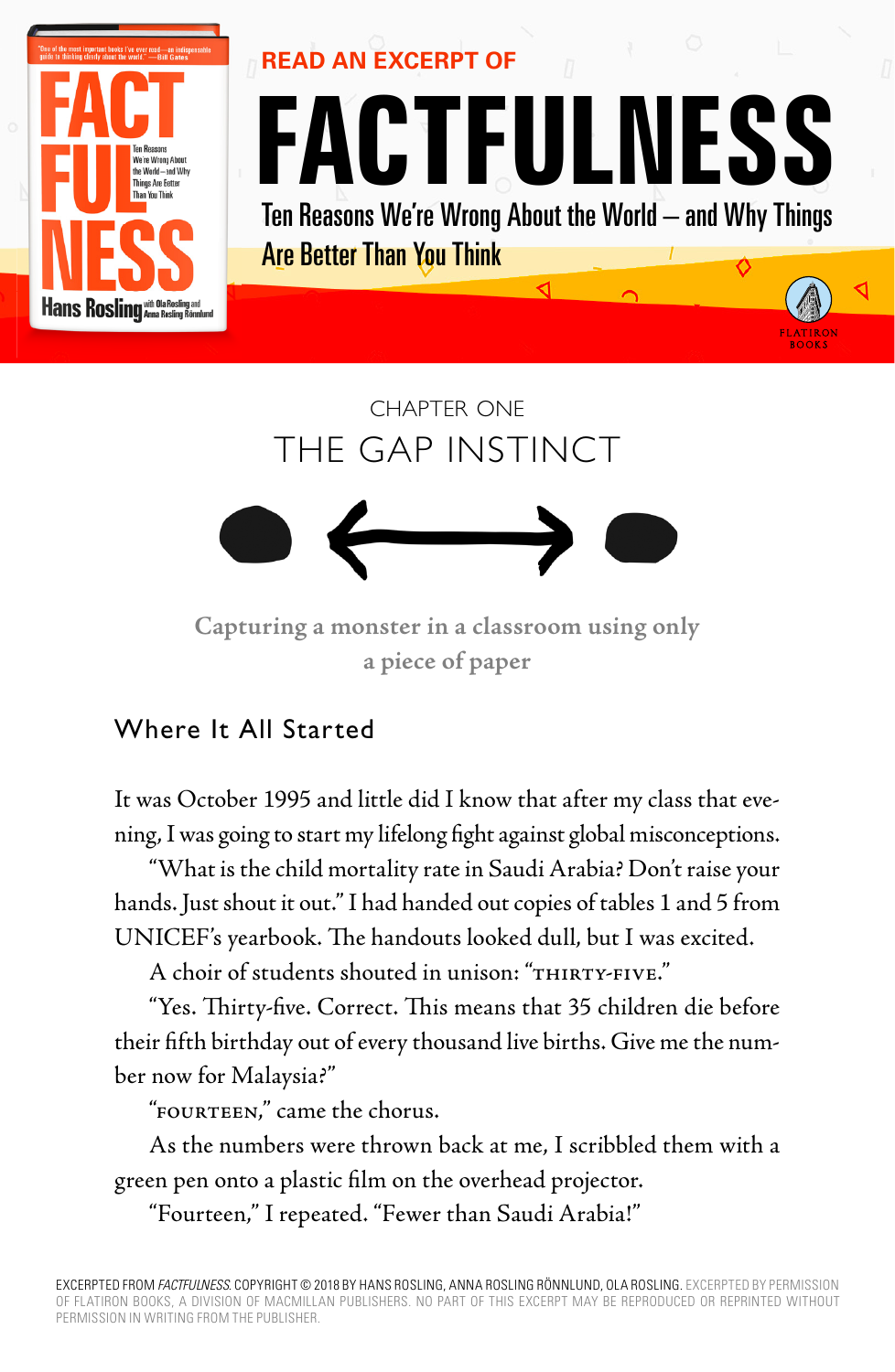My dyslexia played a little trick on me and I wrote "Malaisya." The students laughed.

"Brazil?"

"fifty-five."

"Tanzania?"

"one hundred and seventy-one."

I put the pen down and said, "Do you know why I'm obsessed with the numbers for the child mortality rate? It's not *only* that I care about children. This measure takes the temperature of a whole society. Like a huge thermometer. Because children are very fragile. There are so many things that can kill them. When only 14 children die out of 1,000 in Malaysia, this means that the other 986 survive. Their parents and their society manage to protect them from all the dangers that could have killed them: germs, starvation, violence, and so on. So this number 14 tells us that most families in Malaysia have enough food, their sewage systems don't leak into their drinking water, they have good access to primary health care, and mothers can read and write. It doesn't just tell us about the health of children. It measures the quality of the whole society.

"It's not the numbers that are interesting. It's what they tell us about the lives behind the numbers," I continued. "Look how diferent these numbers are: 14, 35, 55, and 171. Life in these countries must be extremely diferent."

I picked up the pen. "Tell me now how life was in Saudi Arabia 35 years ago? How many children died in 1960? Look in the second column."

"TWO HUNDRED . . . and forty two."

The volume dropped as my students articulated the big number: 242.

"Yes. That's correct. Saudi Arabian society has made amazing progress, hasn't it? Child deaths per thousand dropped from 242 to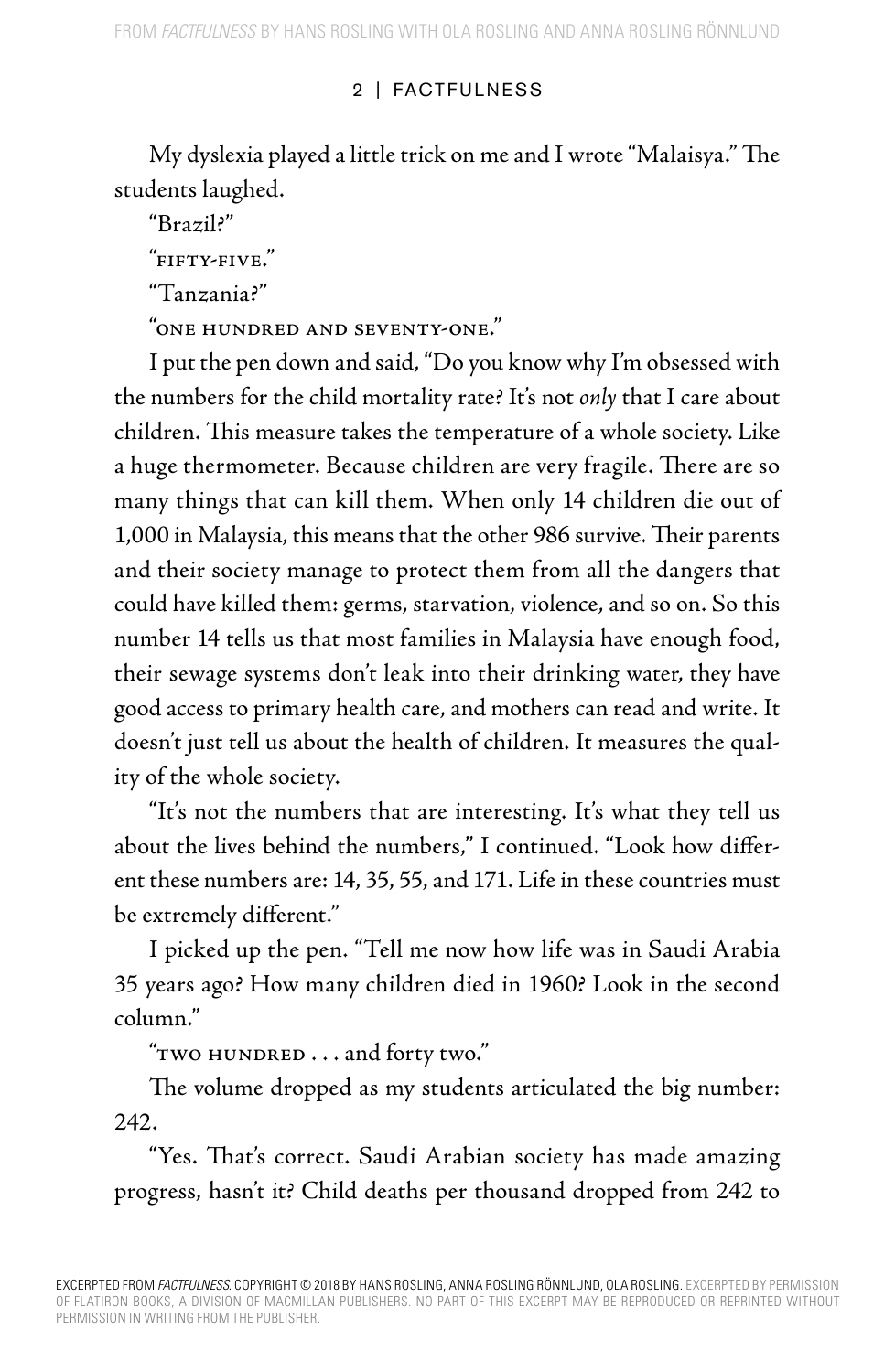35 in just 33 years. That's way faster than Sweden. We took 77 years to achieve the same improvement.

"What about Malaysia? Fourteen today. What was it in 1960?"

"Ninety-three," came the mumbled response. The students had all started searching through their tables, puzzled and confused. A year earlier, I had given my students the same examples, but with no data tables to back them up, and they had simply refused to believe what I told them about the improvements across the world. Now, with all the evidence right in front of them, this year's students were instead rolling their eyes up and down the columns, to see if I had picked exceptional countries and tried to cheat them. They couldn't believe the picture they saw in the data. It didn't look anything like the picture of the world they had in their heads.

"Just so you know," I said, "you won't find any countries where child mortality has increased. Because the world in general is getting better. Let's have a short coffee break."

## The Mega Misconception That "The World Is Divided in Two"

This chapter is about the first of our ten dramatic instincts, the gap instinct. I'm talking about that irresistible temptation we have to divide all kinds of things into two distinct and often conflicting groups, with an imagined gap—a huge chasm of injustice—in between. It is about how the gap instinct creates a picture in people's heads of a world split into two kinds of countries or two kinds of people: rich versus poor.

It's not easy to track down a misconception. That October evening in 1995 was the first time I got a proper look at the beast. It happened right after coffee, and the experience was so exciting that I haven't stopped hunting mega misconceptions ever since.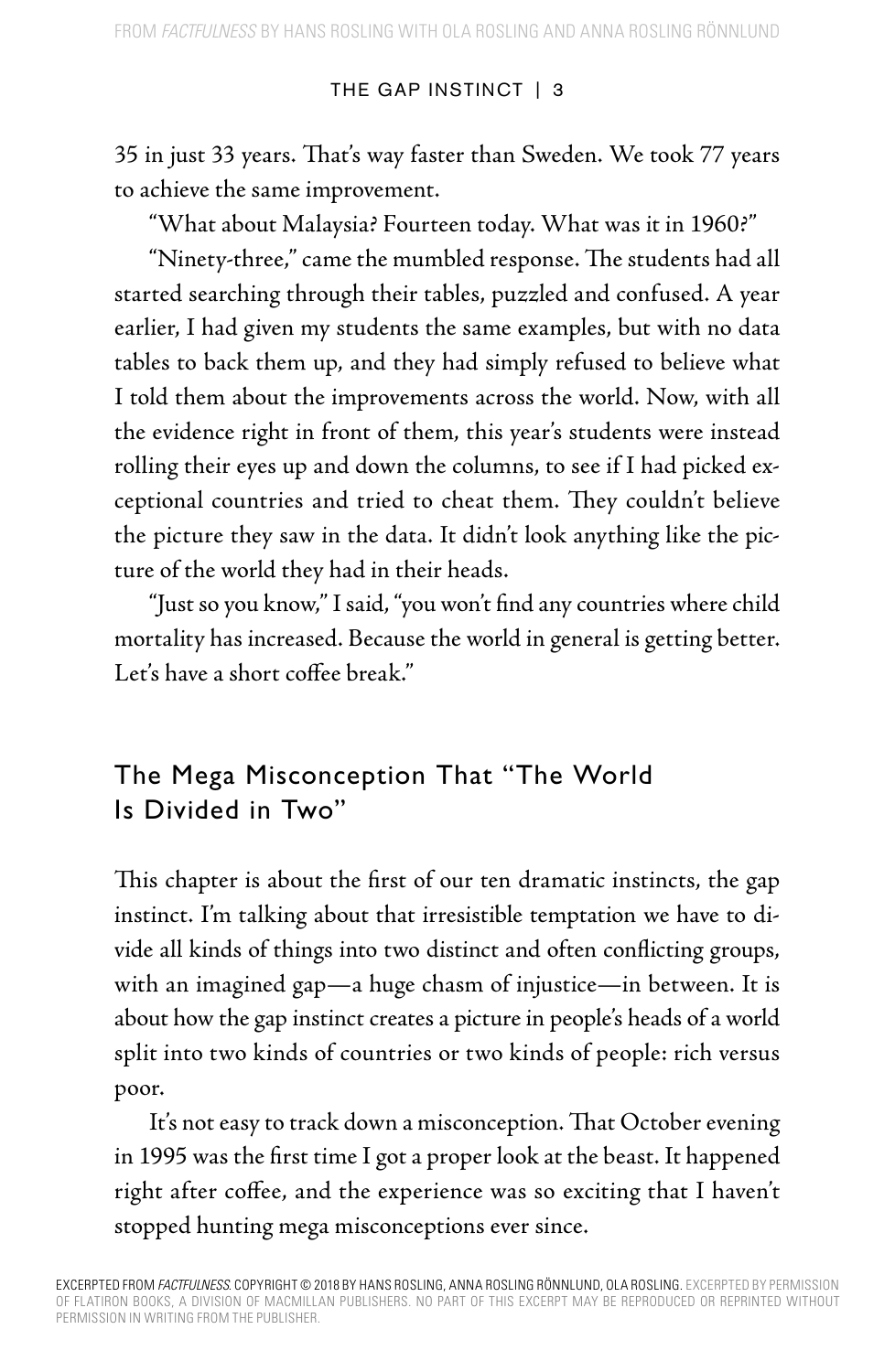I call them mega misconceptions because they have such an enormous impact on how people misperceive the world. This first one is the worst. By dividing the world into two misleading boxes—poor and rich—it completely distorts all the global proportions in people's minds.

## Hunting Down the First Mega Misconception

Starting up the lecture again, I explained that child mortality was highest in tribal societies in the rain forest, and among traditional farmers in the remote rural areas across the world. "The people you see in exotic documentaries on TV. Those parents struggle harder than anyone to make their families survive, and still they lose almost half of their children. Fortunately, fewer and fewer people have to live under such dreadful conditions."

A young student in the first row raised his hand. He tilted his head and said, "They can never live like us." All over the room other students nodded in support.

He probably thought I would be surprised. I was not at all. This was the same kind of "gap" statement I had heard many times before. I wasn't surprised, I was thrilled. This was what I had hoped for. Our dialogue went something like this:

me: Sorry, who do you mean when you say "they"? him: I mean people in other countries. me: All countries other than Sweden? him: No. I mean . . . the non-Western countries. They can't live like us. It won't work. me: Aha! (As if now I understood.) You mean like Japan? him: No, not Japan. They have a Western lifestyle. me: So what about Malaysia? They don't have a "Western lifestyle," right?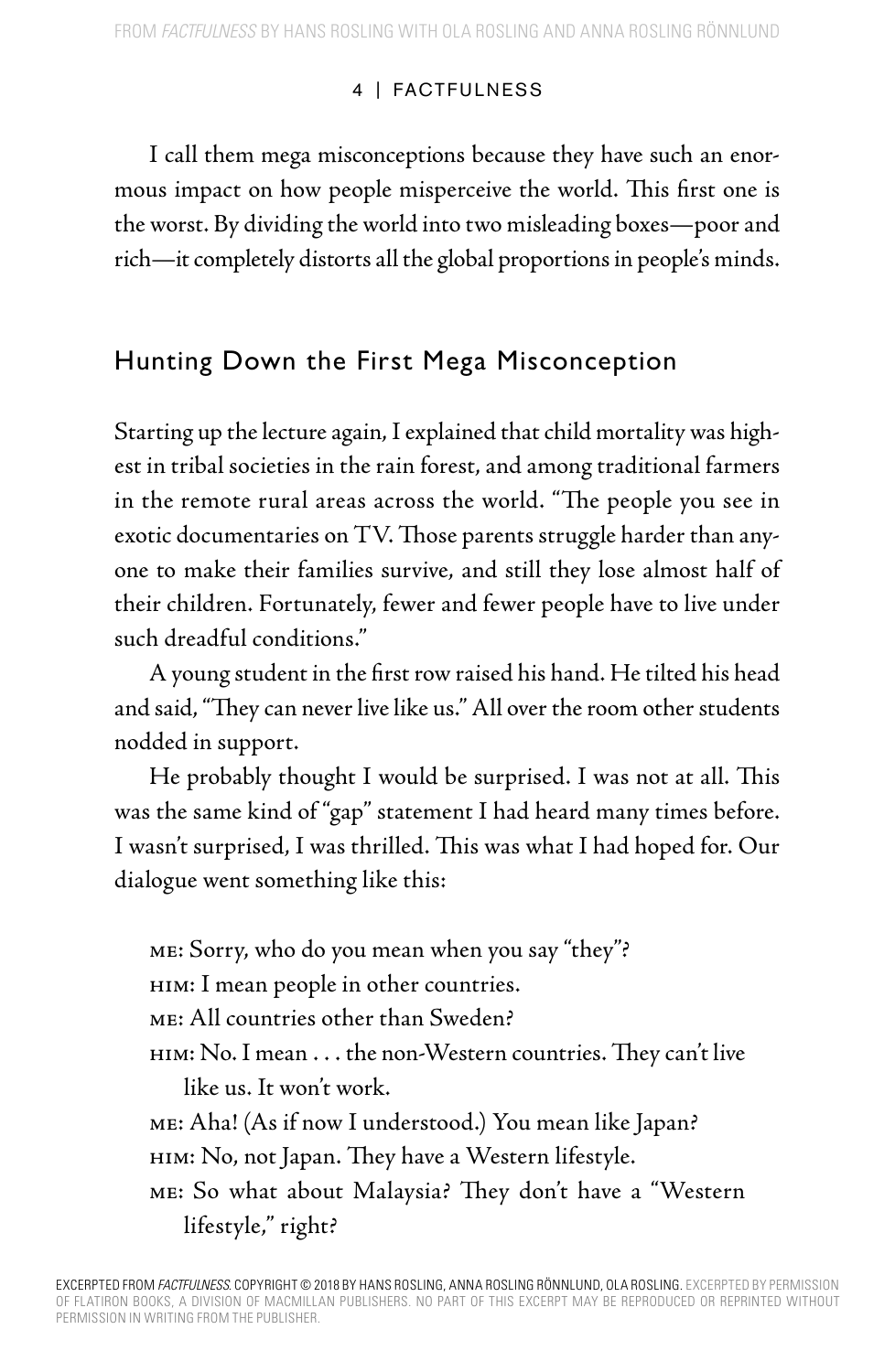- him: No. Malaysia is not Western. All countries that haven't adopted the Western lifestyle yet. They shouldn't. You know what I mean.
- me: No, I don't know what you mean. Please explain. You are talking about "the West" and "the rest." Right?

him: Yes. Exactly.

me: Is Mexico . . . "West"?

He just looked at me.

I didn't mean to pick on him, but I kept going, excited to see where this would take us. Was Mexico "the West" and could Mexicans live like us? Or "the rest," and they couldn't? "I'm confused." I said. "You started with 'them and us' and then changed it to 'the West and the rest.' I'm very interested to understand what you mean. I have heard these labels used many times, but honestly I have never understood them."

Now a young woman in the third row came to his rescue. She took on my challenge, but in a way that completely surprised me. She pointed at the big paper in front of her and said, "Maybe we can define it like this: *'we in the West'* have few children and few of the children die. While *'they in the rest'* have many children and many of the children die." She was trying to resolve the conflict between his mind-set and my data set—in a pretty creative way, actually—by suggesting a definition for how to split the world. That made me so happy. Because she was absolutely wrong—as she would soon realize—and more to the point, she was wrong in a concrete way that I could test.

"Great. Fantastic. Fantastic." I grabbed my pen and leaped into action. "Let's see if we can put the countries in two groups based on how many children they have and how many children die."

The skeptical faces now became curious, trying to figure out what the heck had made me so happy.

I liked her definition because it was so clear. We could check it against the data. If you want to convince someone they are suffering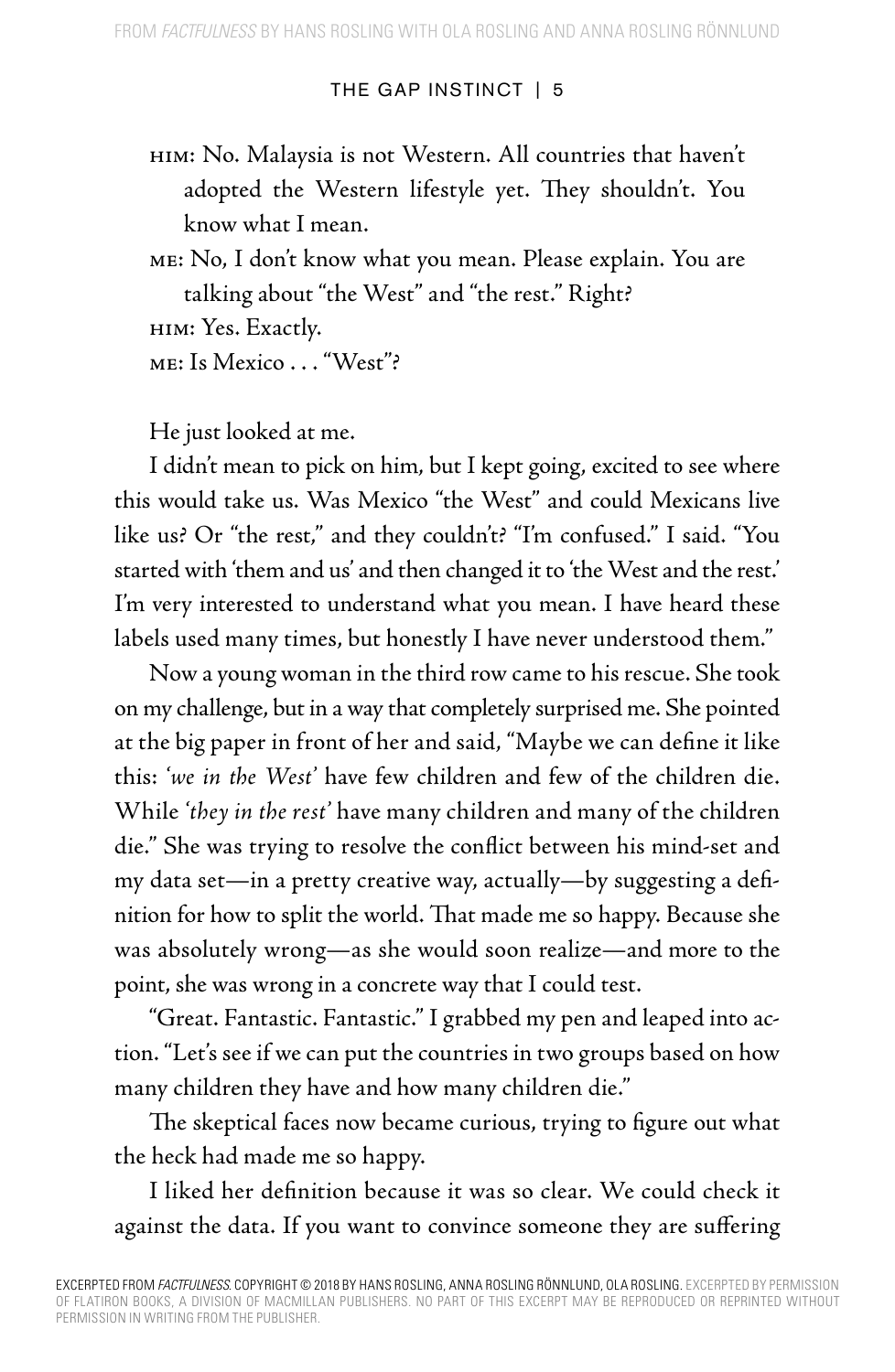from a misconception, it's very useful to be able to test their opinion against the data. So I did just that.

And I have been doing just that for the rest of my working life. The big gray photocopying machine that I had used to copy those original data tables was my first partner in my fight against misconceptions. By 1998, I had a new partner—a color printer that allowed me to share a colorful bubble graph of country data with my students. Then I acquired my first human partners, and things really picked up. Anna and Ola got so excited by these charts and my idea of capturing misconceptions that they joined my cause, and accidently created a revolutionary way to show hundreds of data trends as animated bubble charts. The bubble chart became our weapon of choice in our battle to dismantle the misconception that "the world is divided into two."

## What's Wrong with This Picture?

My students talked about "them" and "us." Others talk about "the developing world" and "the developed world." You probably use these labels yourself. What's wrong with that? Journalists, politicians, activists, teachers, and researchers use them all the time.

When people say "developing" and "developed," what they are probably thinking is "poor countries" and "rich countries." I also often hear "West/rest," "north/south," and "low-income/high-income." Whatever. It doesn't really matter which terms people use to describe the world, as long as the words create relevant pictures in their heads and mean something with a basis in reality. But what pictures *are* in their heads when they use these two simple terms? And how do those pictures compare to reality?

Let's check against the data. The chart on the next page shows babies per woman and child survival rates for all countries.

Each bubble on the chart represents a country, with the size of the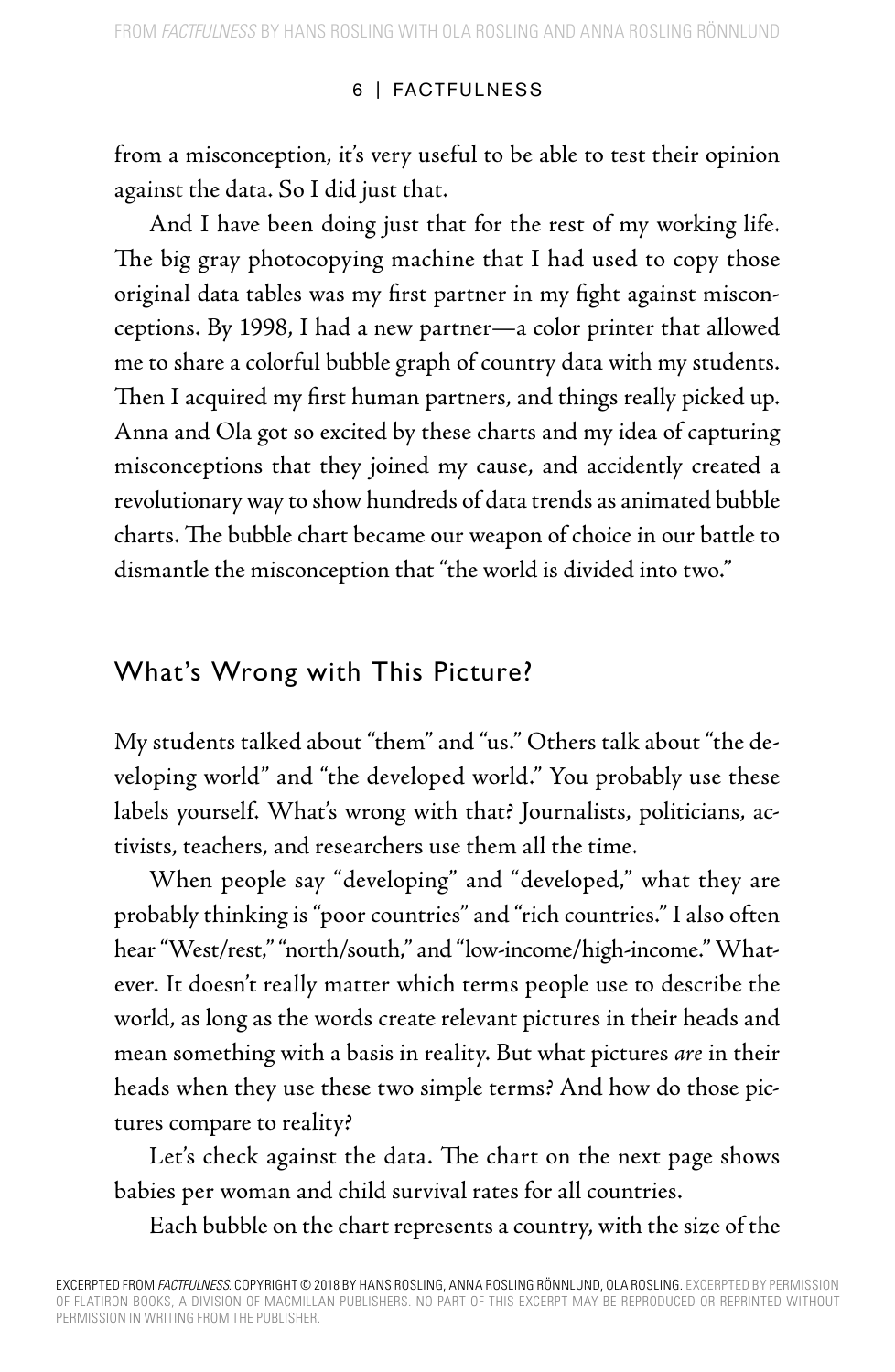bubble showing the size of the country's population. The biggest bubbles are India and China. On the left of the chart are countries where women have many babies, and on the right are countries where women have few babies. The higher up a country is on the chart, the better the child survival rate in that country. This chart is exactly what my student in the third row suggested as a way of defining the two groups: "us and them," or "the West and the rest." Here I have labeled the two groups "developing and developed" countries.



Look how nicely the world's countries fall into the two boxes: developing and developed. And between the two boxes there is a clear gap, containing just 15 small countries (including Cuba, Ireland, and Singapore) where just 2 percent of the world's population lives. In the box labeled "developing," there are 125 bubbles, including China and India. In all those countries, women have more than five children on average, and child deaths are common: fewer than 95 percent of children survive, meaning that more than 5 percent of children die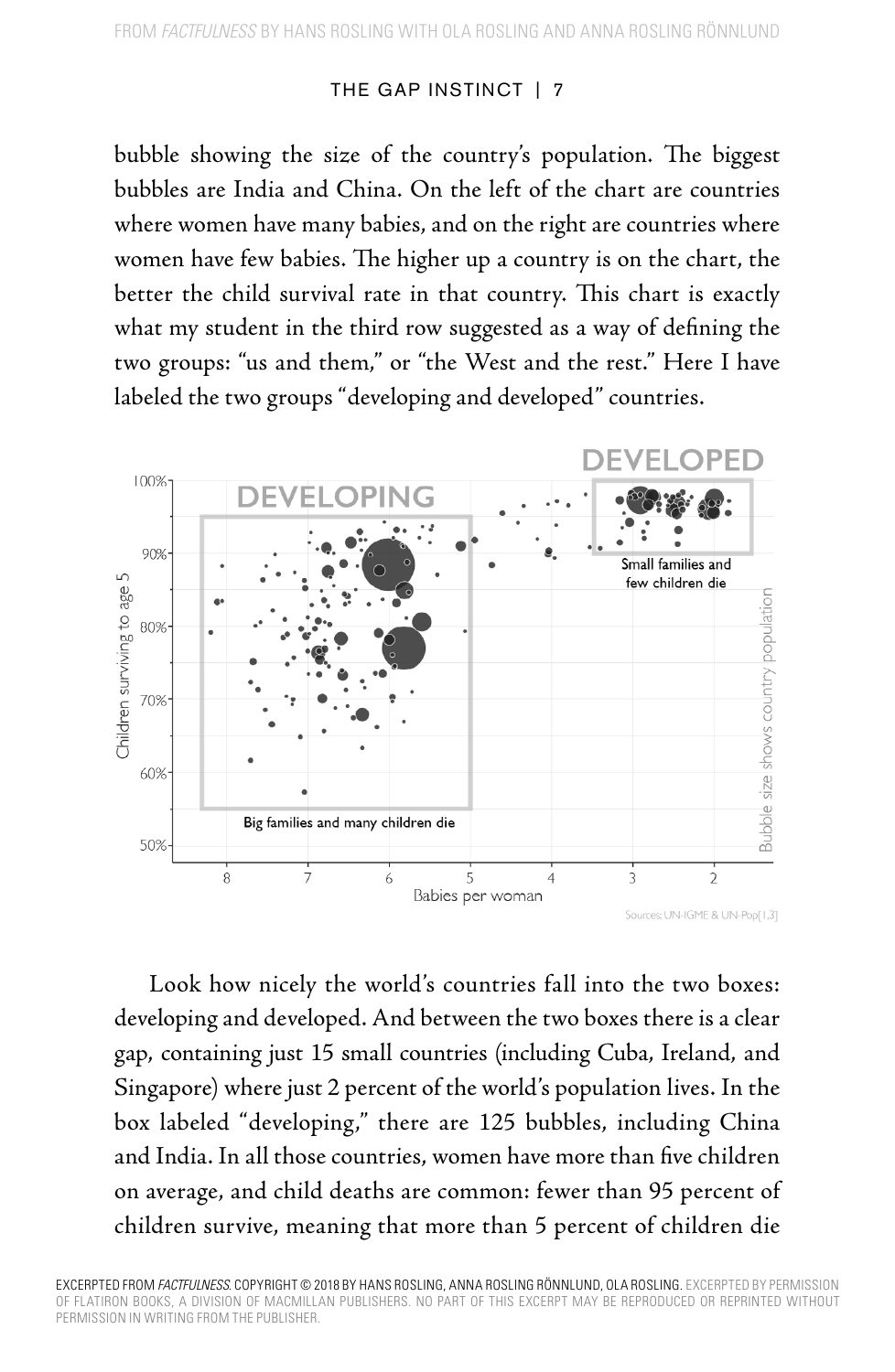before their fifth birthday. In the other box labeled "developed," there are 44 bubbles, including the United States and most of Europe. In all those countries the women have fewer than 3.5 children per woman and child survival is above 90 percent.

The world fits into two boxes. And these are exactly the two boxes that the student in the third row had imagined. This picture clearly shows a world divided into two groups, with a gap in the middle. How nice. What a simple world to understand! So what's the big deal? Why is it so wrong to label countries as "developed" and "developing"? Why did I give my student who referred to "us and them" such a hard time?

Because this picture shows the world in 1965! When I was a young man. That's the problem. Would you use a map from 1965 to navigate around your country? Would you be happy if your doctor was using cutting-edge research from 1965 to suggest your diagnosis and treatment? The picture below shows what the world looks like today.



EXCERPTED FROM *FACTFULNESS*. COPYRIGHT © 2018 BY HANS ROSLING, ANNA ROSLING RÖNNLUND, OLA ROSLING. EXCERPTED BY PERMISSION OF FLATIRON BOOKS, A DIVISION OF MACMILLAN PUBLISHERS. NO PART OF THIS EXCERPT MAY BE REPRODUCED OR REPRINTED WITHOUT PERMISSION IN WRITING FROM THE PUBLISHER.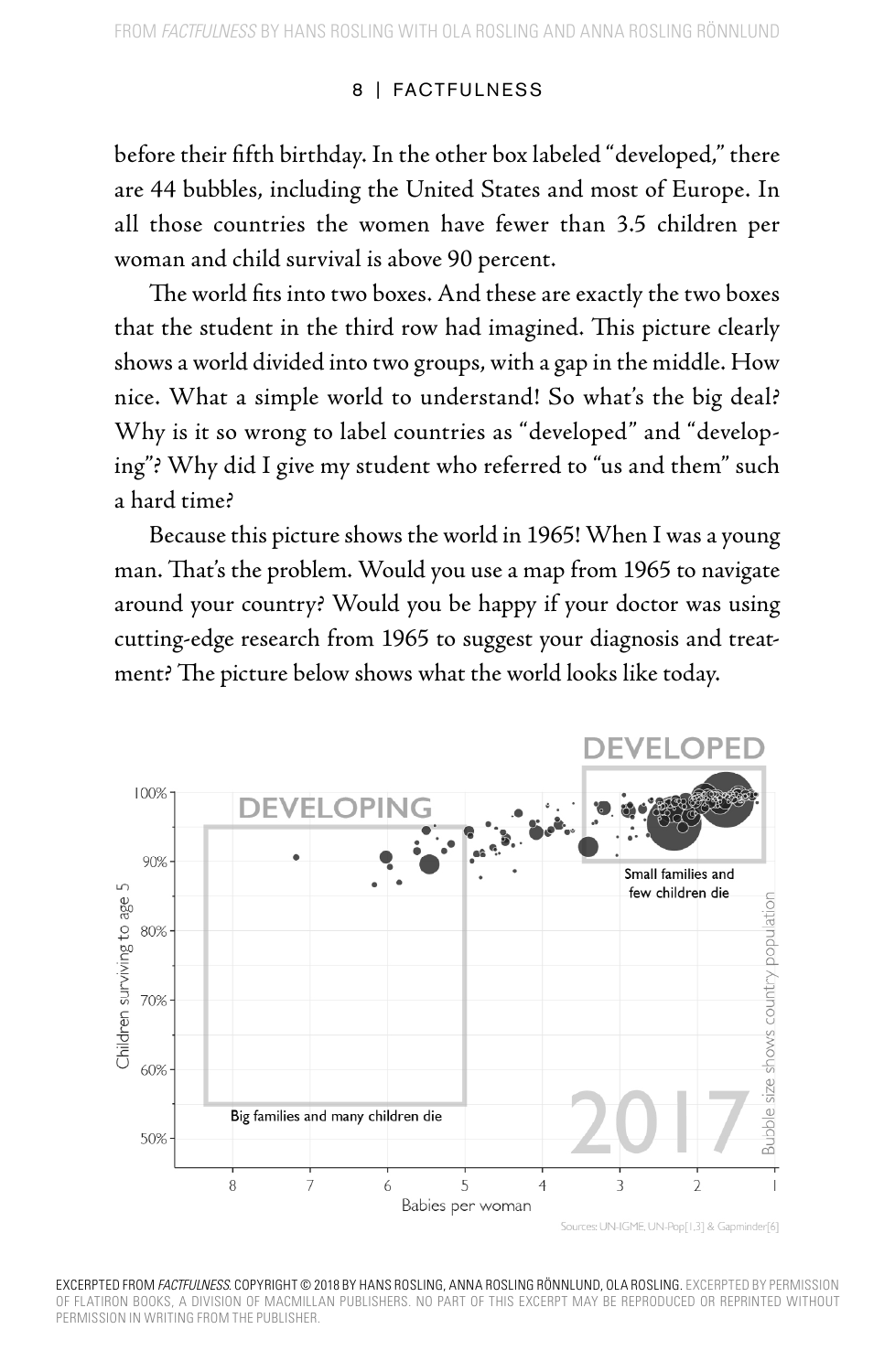The world has completely changed. Today, families are small and child deaths are rare in the vast majority of countries, including the largest: China and India. Look at the bottom left-hand corner. The box is almost empty. The small box, with few children and high survival, that's where all countries are heading. And most countries are already there. Eighty-five percent of mankind are already inside the box that used to be named "developed world." The remaining 15 percent are mostly in between the two boxes. Only 13 countries, representing 6 percent of the world population, are still inside the "developing" box. But while the world has changed, the worldview has not, at least in the heads of the "Westerners." Most of us are stuck with a completely outdated idea about the rest of the world.

The complete world makeover I've just shown is not unique to family size and child survival rates. The change looks very similar for pretty much any aspect of human lives. Graphs showing levels of income, or tourism, or democracy, or access to education, health care, or electricity would all tell the same story: that the world used to be divided into two but isn't any longer. Today, most people are in the middle. There is no gap between the West and the rest, between developed and developing, between rich and poor. And we should all stop using the simple pairs of categories that suggest there is.

My students were dedicated, globally aware young people who wanted to make the world a better place. I was shocked by their blunt ignorance of the most basic facts about the world. I was shocked that they actually thought there were two groups, "us" and "them," shocked to hear them saying that "they" could not live like "us." How was it even possible that they were walking around with a 30-year-old worldview in their heads?

Pedaling home through the rain that evening in October 1995, my fingers numb, I felt fired up. My plan had worked. By bringing the data into the classroom I had been able to prove to my students that the world was not divided into two. I had finally managed to capture their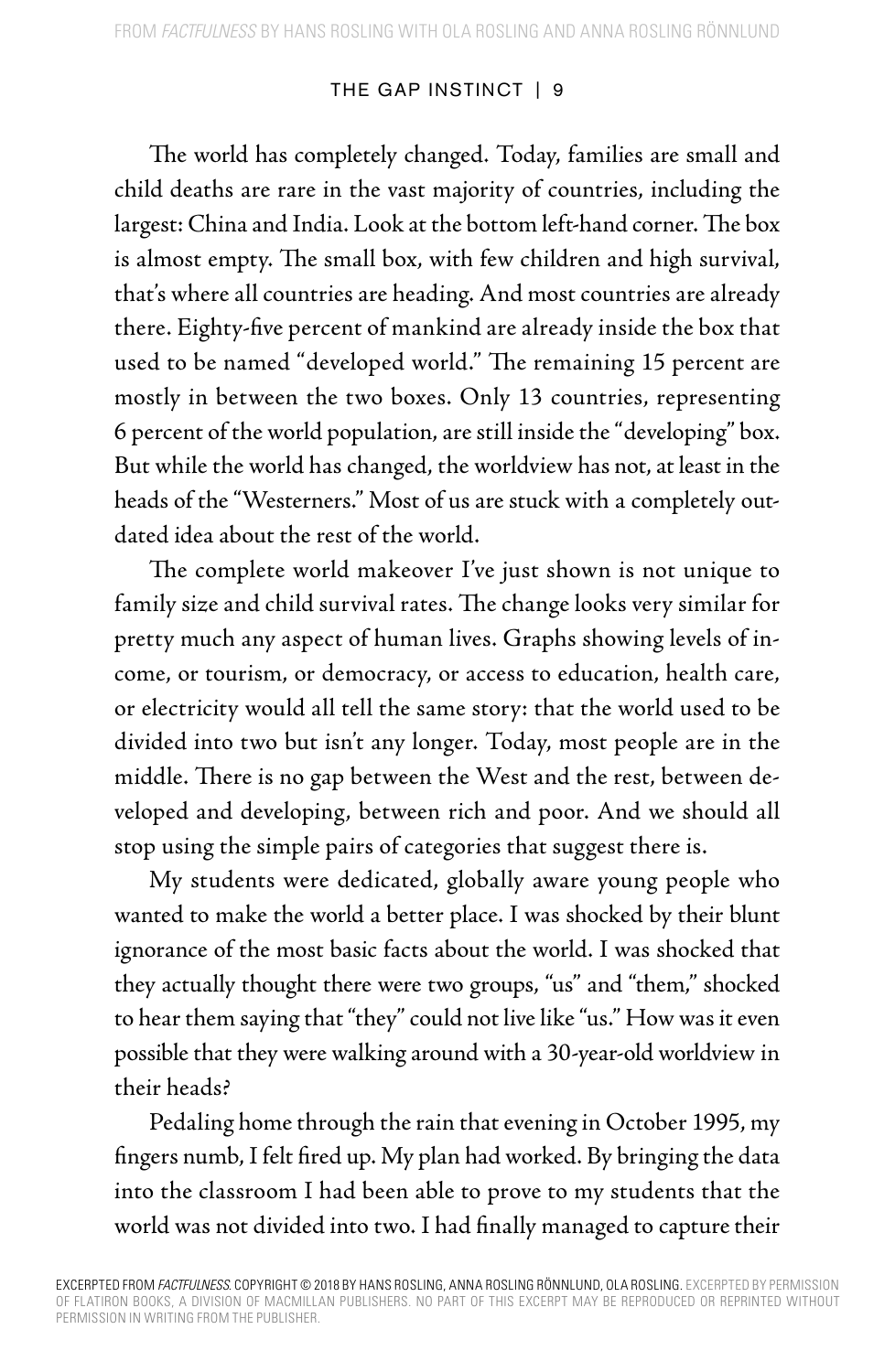misconception. Now I felt the urge to take the fight further. I realized I needed to make the data even clearer. That would help me to show more people, more convincingly, that their opinions were nothing more than unsubstantiated feelings. That would help me to shatter their illusions that they knew things that really they only felt.

Twenty years later I'm sitting in a fancy TV studio in Copenhagen in Denmark. The "divided" worldview is 20 years older, 20 years more outdated. We're live on air, and the journalist tilts his head and says to me, "We still see an enormous difference between the small, rich world, the old Western world mostly, and then the large part."

"But you're totally wrong," I reply.

Once more I explain that "poor developing countries" no longer exist as a distinct group. That there is no gap. Today, most people, 75 percent, live in middle-income countries. Not poor, not rich, but somewhere in the middle and starting to live a reasonable life. At one end of the scale there are still countries with a majority living in extreme and unacceptable poverty; at the other is the wealthy world (of North America and Europe and a few others like Japan, South Korea, and Singapore). But the vast majority are already in the middle.

"And what do you base that knowledge on?" continued the journalist in an obvious attempt to be provocative. And he succeeded. I couldn't help getting irritated and my agitation showed in my voice, and my words: "I use normal statistics that are compiled by the World Bank and the United Nations. This is not controversial. These facts are not up for discussion. I am right and you are wrong."

## Capturing the Beast

Now that I have been fighting the misconception of a divided world for 20 years, I am no longer surprised when I encounter it. My students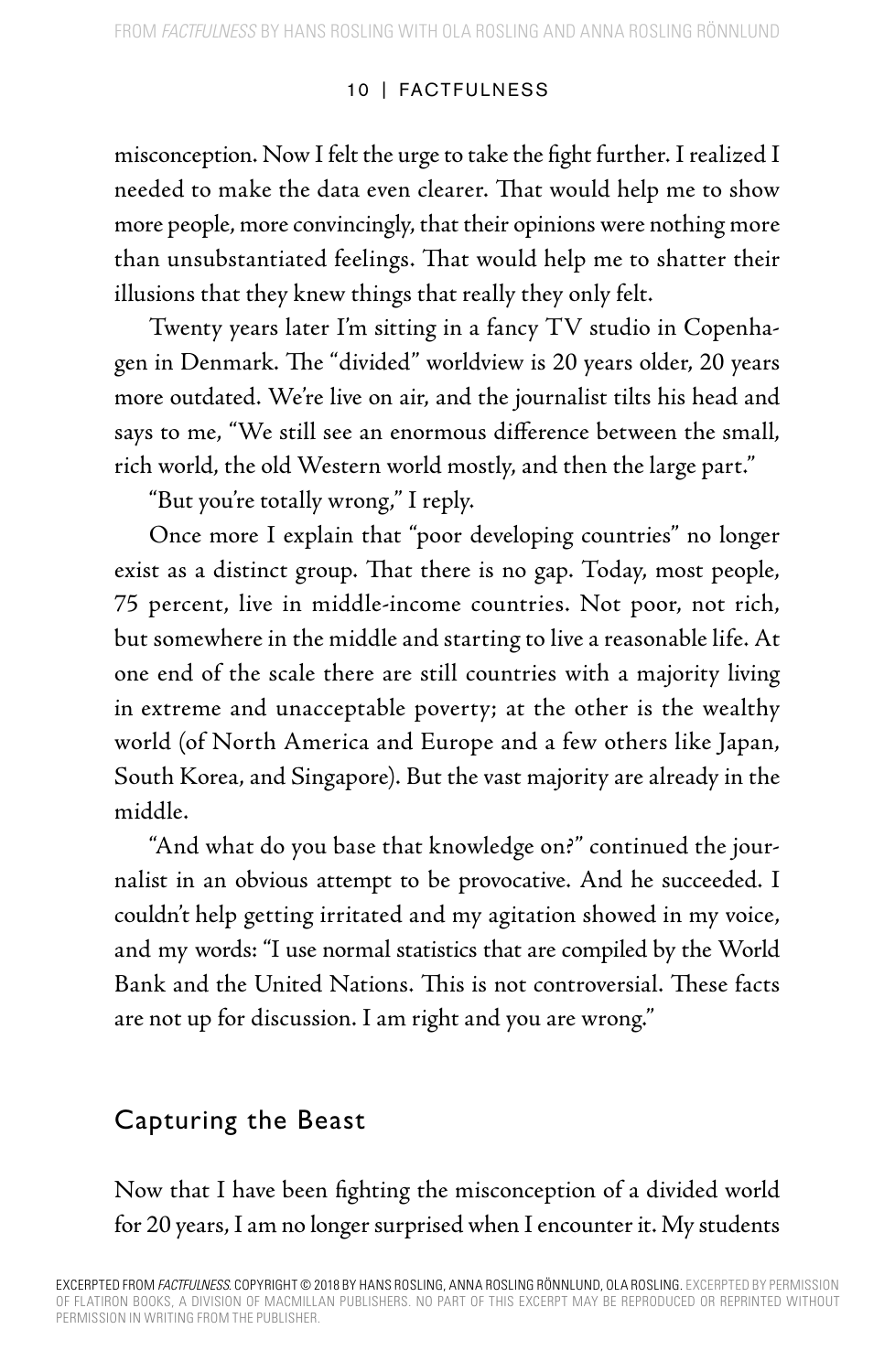were not special. The Danish journalist was not special. The vast majority of the people I meet think like this.

# **NOTES**

- **Child mortality.** The child mortality data used in the 1995 lecture came from UNICEF[1]. In this book we have updated the examples and use the new mortality data from UN-IGME.
- **Bubble charts.** The bubble charts on family size and child survival rates in 1965 and 2017 use data from UN-Pop[1,3,4] and UN-IGME. An interactive version of the chart is freely available here: gapm.io/voutdwv.
- **Low-income countries.** Gapminder has asked the public in the United States and Sweden how they imagine life in "low-income countries" or "developing countries." They systematically guessed numbers that would have been correct 30 or 40 years ago. See gapm.io/rdev.
- The primary school completion rate for girls is below 35 percent in just three countries. But for all three, the uncertainty is high and the numbers are outdated: Afghanistan (1993), 15 percent; South Sudan (2011), 18 percent; Chad (2011), 30 percent. Three other countries (Somalia, Syria, and Libya) have no official number. The girls in these six countries suffer under severe gender inequality, but in total they make up only 2 percent of all girls of primary school age in the world, based on UN-Pop[4]. Note that in these countries, many boys are also missing school. See gapm.io/twmedu.
- **Income levels.** The numbers of people on the four income levels have been defined by Gapminder[8] based on data from PovcalNet and forecasts from IMF[1]. Incomes are adjusted for Purchasing Power Parity \$ 2011 from ICP. See gapm.io/fwlevels.
- The graphs showing people distributed by income, comparing incomes in Mexico and the United States in 2016, are based on the same data, slightly adjusted to align with the shape of the distributions from the latest available national income surveys. Brazil's numbers come from World Bank[16], PovcalNet, slightly adjusted to better align with CETAD. See gapm.io/ffinex.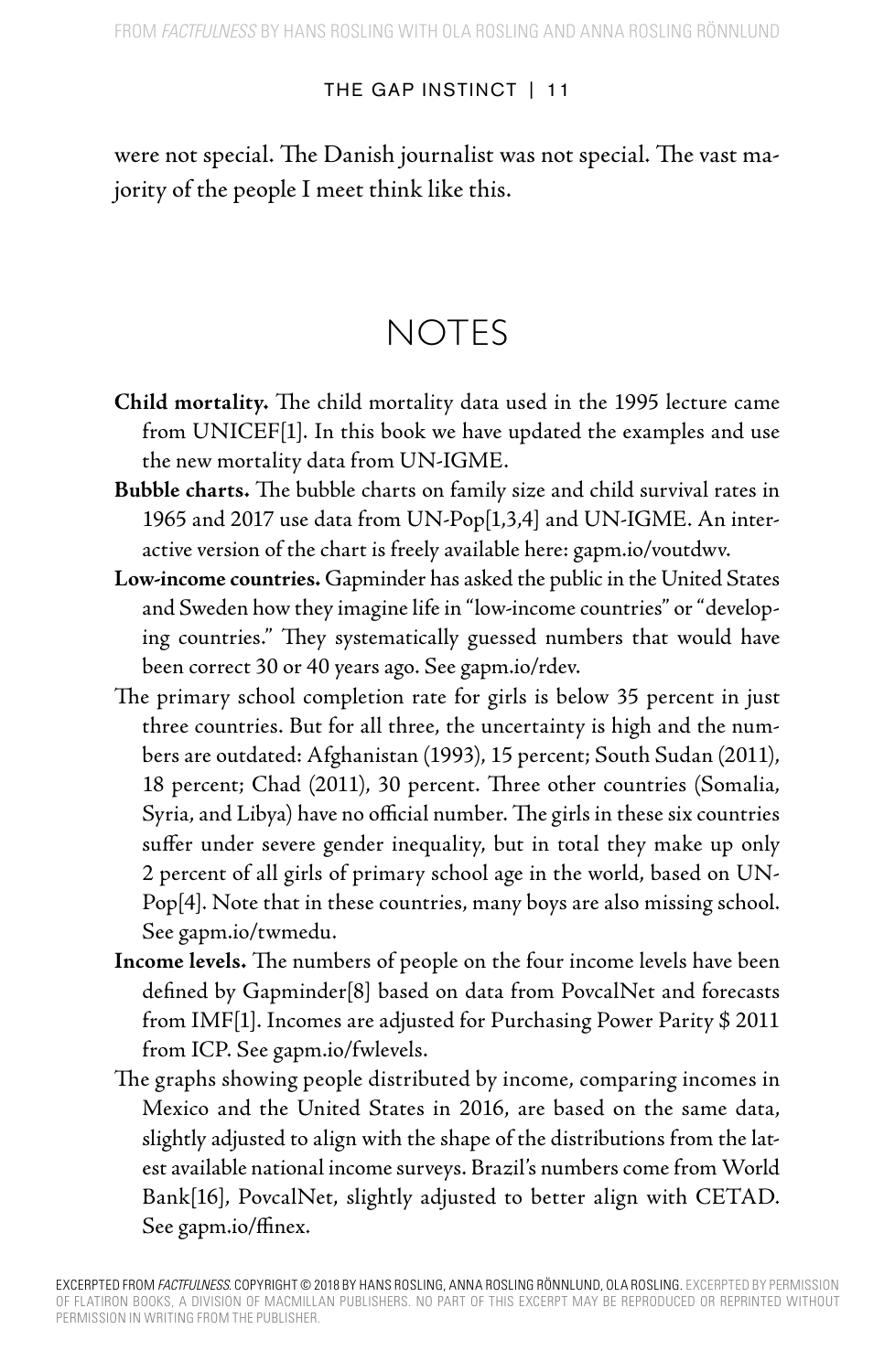- Throughout the book, when talking about personal income levels and countries' average incomes, we use a doubling scale. Doubling (or logarithmic) scales are used in many situations when comparing numbers across a large range, or when small differences between small numbers are as important as big differences between big numbers. It's a useful scale when it is not the size of the pay rise that matters, but the size of the rise in relation to what you had before. See gapm.io/esca.
- **"Developing countries."** Here is the World Bank announcing its plan to phase out the use of the term "developing world," five months after I explicitly challenged its outdated terminology: https://blogs.worldbank .org/opendata/should-we-continue-use-term-developing-world. See World Bank[15].
- Large parts of the UN still use the term "developing countries", but there's no common definition. The UN Statistic Division (2017) uses it for something it calls "statistical convenience". and finds it convenient to classify as many as 184 countries as developing (including Qatar and Singapore, two of the healthiest and richest countries on the planet).

# SOURCES

- CETAD (Centro de Estudos Tributários e Aduaneiros). "Distribuição da Renda por Centis Ano MARÇO 2017." Ministério da Fazenda (Brazil), 2017. gapm.io/xbra17.
- ICP. "Purchasing Power Parity \$ 2011." International Comparison Program. gapm.io/x-icpp.
- IMF[1] (International Monetary Fund). GDP per capita, constant prices with forecasts to 2022. World Economic Outlook 2017, October edition. Accessed November 2, 2017. gapm.io/ximfw.
- Gapminder[8]. Income mountains—v3. Accessed November 2, 2017. gapm.io/incm.
- PovcalNet "An Online Analysis Tool for Global Poverty Monitoring." Founded by Martin Ravallion, at the World Bank. Accessed November 30, 2017. http://iresearch.worldbank.org/PovcalNet.
- UN Statistic Division. "Developing regions". Accessed December 20, 2017. gapm.io/xunsdef.